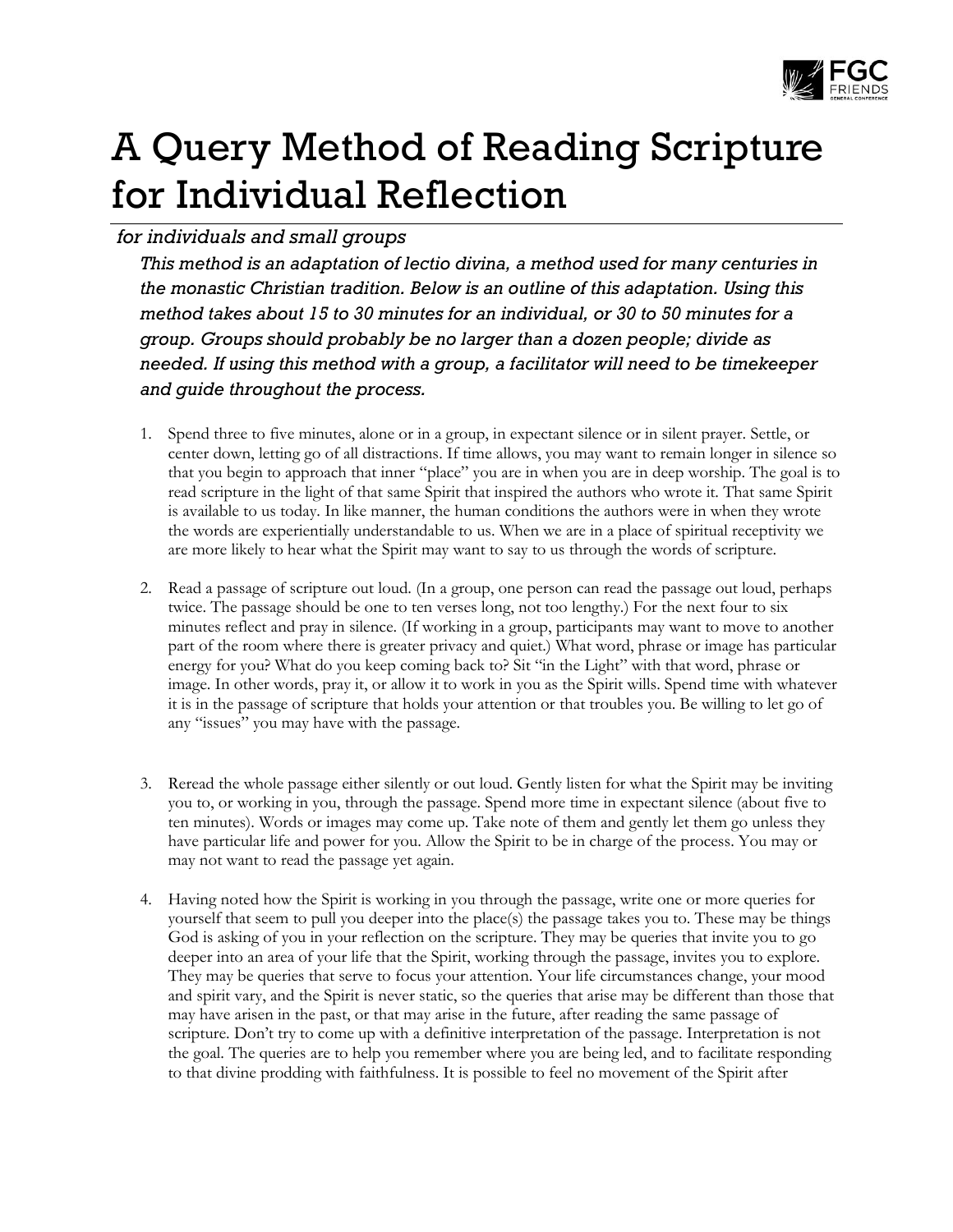

reading a passage of scripture. If this happens, sit with this experience, remaining as open as possible. A query may yet arise. This step may take five minutes, more or less.

- 5. If working in a group, return to the group and, if you are comfortable doing so, share any insights or openings that came to you through your praying of the scripture passage or through the process itself. Listen to what others' share without offering any critique. Listen as deeply as possible. The same Spirit might well be at work in surprisingly diverse ways. This part may last ten to twenty minutes. If working alone, you could journal at this point if you like.
- 6. Close with a period of silence or a spoken prayer. Carry something from the passage of scripture with you throughout the week. Pray it. Turn it over. Ponder it. Be open to the Spirit continuing to work in you through it. During the week, you may want to revisit the query or queries you wrote, or you may feel led to write a different query.

Below are five passages of scripture that include questions in them. Following each citation are examples of queries and questions that arose for one Friend while praying the passages. These are given as examples of how the Spirit may work in an individual; they are not models. The Spirit will work as the Spirit will work. While scripture passages read using this method need not contain questions themselves, those that have questions within them may be helpful when initially practicing this method. Before trying this method for the first time, it might be helpful to read one or two of the examples given below. In a group setting, the facilitator might read one or two examples out loud slowly and deliberately.

#### *1. Genesis 3:89*

In the Garden of Eden, God asked of Adam and Eve, "Where are you?" Indeed, where am I? Literally, I am in the world's most powerful country. What are the implications of that reality? Spiritually, am I in a place of receptivity, wonder, awareness, presence and appropriate vulnerability, or am I in my own self-protected world of me? God wanted nothing less, it seems, than simply to walk with Adam and Eve in the garden. Might God want to walk with me? Am I hiding? preoccupied? to busy being bored or anxious? God is present everywhere, at all times, but am I aware and present to that Life and Power that is always available to me and that can turn the world upside down? What might it mean for me to be present to God in all simplicity and truth? How might I observe the sacrament of the present moment?

### *2. Genesis 4:89*

When Cain killed Abel, God asked, *'Where is your brother?''* Indeed, where is my neighbor, and how are things with him or her? Am I in right relationship with members of my family, people in my neighborhood and my faith community? Am I aware of the needs around me, or have I cocooned myself in relative comfort and privilege? Am I in right relationship with creation? Do I care for the earth? What are my responsibilities toward creation? toward building and maintaining

human community? How might I optimally relate to others with harmony and cooperation? Is there anything holding me back from relating as wholly as I would really like? Who or what holds me accountable for my actions in human community?

### *3. I Kings 19:1113 (for full narrative see I Kings 19:121)*

When Elijah encountered God in the "sound of sheer silence" or the "still small voice," God asked, "What are you doing here, Elijah?" Indeed, what am I about? How often am I aware of what I am really doing? When I say I am doing one thing, I may actually be doing another, depending on my own motives and agendas that may be partially or completely hidden from me. When I worship or commune with God in prayer, do I always know what I am doing? I may tell myself I am seeking faithfulness, but I might really be seeking comfort, warm fuzzy perks, affirmation, or something else. When I act in kindness towards another, are guilt and a